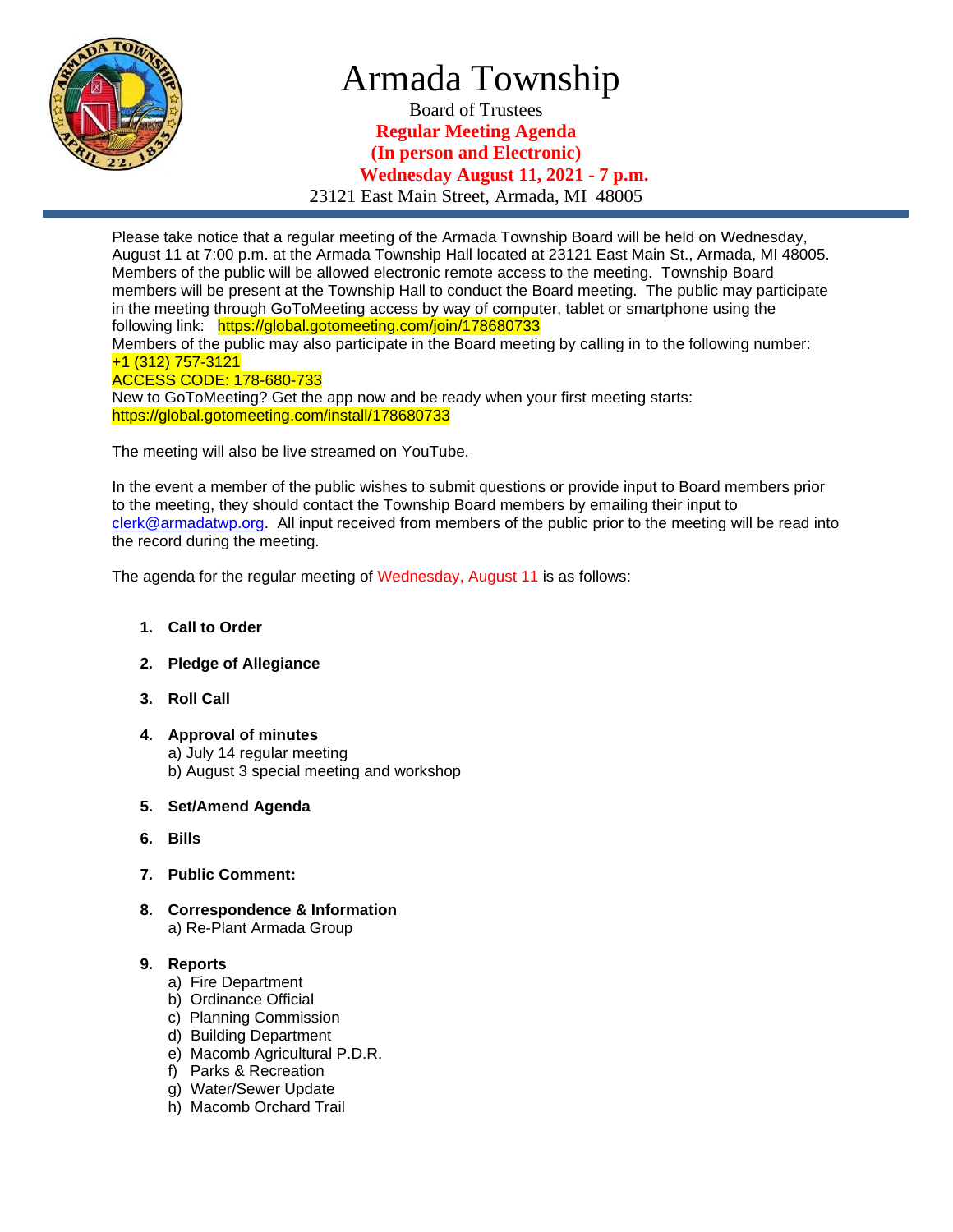

# Armada Township

Board of Trustees **Regular Meeting Agenda (In person and Electronic) Wednesday August 11, 2021 - 7 p.m.** 23121 East Main Street, Armada, MI 48005

- i) Senior Center
- j) Treasurer
- k) Internet Sub-committee
- l) Animal Control

#### **10. Unfinished Business:** None

#### **11. New Business:**

- a) Fire Dept: MERS Supplemental Valuation request for benefit change F55/25
- b) Zoning Board of Appeals Liaison
- c) Township property on Armada Ridge Road
- d) Federal Procurement Conflict of Interest Policy
- e) Park: Automatic Locks for restroom doors
- f) Land Division Ordinance: Variance Request Application
- g) Road Maintenance: Dust control
- h) Amendment to Township Zoning Ordinance Registered Caregivers
- i) Schedule workshop for waste hauler
- j) Cyber Sub-Committee

#### **12. Public Comments: Board Members**

- (a) Trustee Goetzinger
- (b) Trustee Grembi
- (c) Treasurer Murray
- (d) Clerk Swiacki
- (e) Supervisor Paterek
- **13. Closed Session:** To consider the purchase or lease of real property up to the time an Option to purchase or lease that real property is obtained.

#### **14. Adjournment**

 Respectfully submitted, *Mary K. Swiacki*

 Mary K. Swiacki, CMMC, MiPMC Armada Township Clerk 23121 Main Street Armada, MI 48005 (586) 784-5200 [clerk@armadatwp.org](mailto:clerk@armadatwp.org)